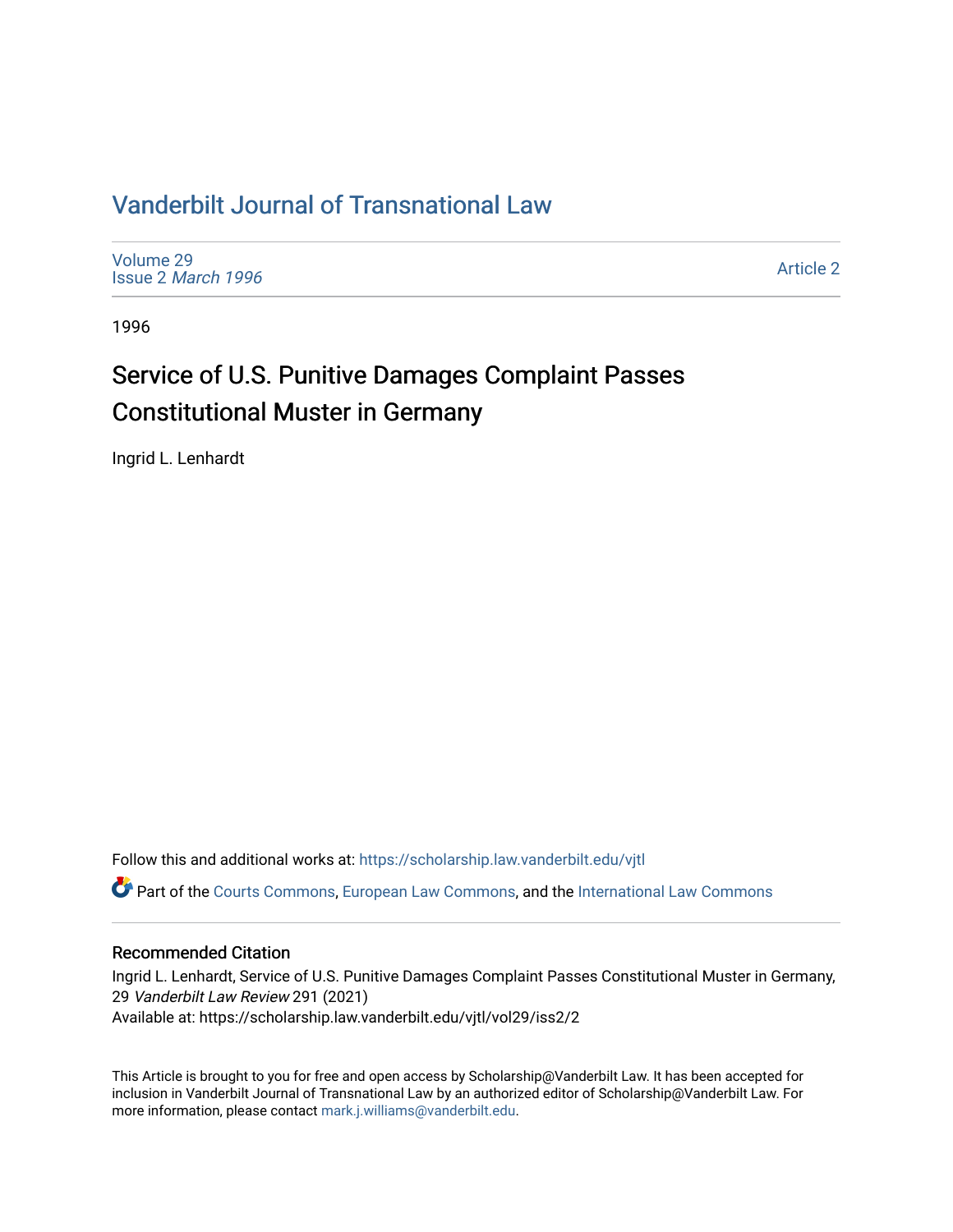## **Recent Development**

## **Service of U.S. Punitive Damages Complaint Passes Constitutional Muster in Germany**

*Ingrid L. Lenhardt*

#### ABSTRACT

*In today's global market, disputes between U.S. and foreign parties have become a common occurrence. Courts in the United States, as well as other nations, frequently face new and complex international litigation problems. A common problem for many courts centers on the practical, mechanical requirements of bringing a lawsuit.*

*In this Article, the author examines the service of process of U.S. complaints for punitive damages to residents of Germany. In particular, Ms. Lenhardt analyzes the recent German Constitutional Court's ruling on international service of process. In addition, the author reviews the requirements of the Hague Convention on Service Abroad and the procedures that must be followed by foreign plaintiffs wishing to serve process to German residents. Finally, Ms. Lenhardt summarizes the German Constitutional Court's decision on the treatment of punitive damages claims and the relation and impact these claims have on the requirements for service of process.*

<sup>\*</sup> Member of the California State Bar. B.S. 1982, Indiana University; C.P.A. (Illinois) 1982; J.D. 1986, Northwestern University; LL.M. 1987, University of Kiel.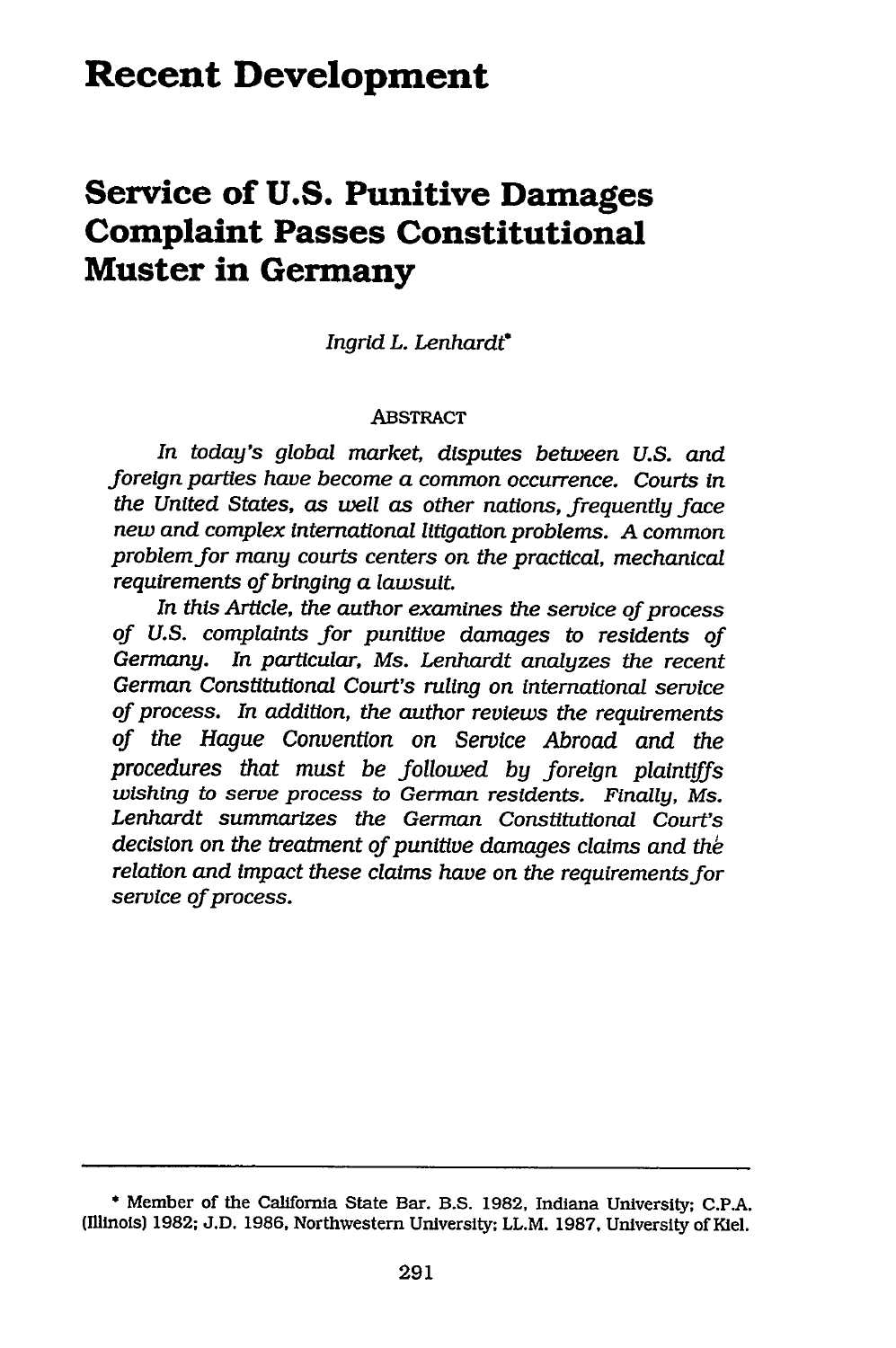#### TABLE OF CONTENTS

|      |                                                        | 293 |
|------|--------------------------------------------------------|-----|
| H.   | THE HAGUE CONVENTION ON SERVICE ABROAD                 | 294 |
| III. | RULING OF THE CONSTITUTIONAL COURT                     | 295 |
|      | No Violation of the Principle of Proportionality<br>A. | 295 |
|      | Service of Punitive Damages Complaint Not<br><b>B.</b> |     |
|      |                                                        | 299 |
| TV.  |                                                        | 301 |

On December 7, 1994, the first panel of the German Federal Constitutional Court (Constitutional Court), $<sup>1</sup>$  in a sixteen-page</sup> opinion, held that providing judicial assistance by serving a U.S. complaint for punitive damages<sup>2</sup> does not violate the "general freedom of action"3 in connection with the "constitutional state principle"4 as reflected in the German Basic Law of 1949.5 Service of a complaint in connection with a case filed in a U.S. court, in which the complainant seeks punitive damages, is effective when served on a German company in Germany, even though punitive damages awards are not recognized or enforceable under German law. As a result, German parent companies may now be increasingly involved in U.S. legal proceedings, especially in the area of products liability. $6$  This Article reviews the Constitutional Court's decision and analyzes its reasoning.

4. The German translation is *Rechtsstaatsprnzlp.* The constitutional state principle means not only that, in a procedural sense, the state must establish and guarantee a legal system, but also means, in a substantive sense, the guarantee of certain historically developed "constitutional state" rules, which are in part also expressly included in the constitution. *Id.* at 915.

5. Judgment of Dec. **7.** 1994, 91 Entscheidungen des Bundesverfassungsgerichts [BVerfGE] 335 (F.R.G.), 10 NEUE **JURISTISCHE** WOCHENSCHRIFT [N.J.W.l 649 (1994) [hereinafter Judgment of Dec. **7.** 1994]. The German Basic Law is called the *Grundgesetz.*

6. Frankfurter Allgemeine Zeitung, Dec. 22, 1994, at 12.

<sup>1.</sup> The German translation is *Bundesverfassungsgericht* or *BVerfG.*

<sup>2.</sup> The German translation is *Strafschadensersatz.*

<sup>3.</sup> The German translation is *ailgemelne Handlungsfrelhelt.* The general freedom of action is extensively guaranteed. It includes a person's inner as well as outer development, private and social sphere, cultural and economic activity, acts and omissions, and exposure to and withdrawal from communal living. CARL CREIFELDS, RECHTSWORTERBUCH 418 (8th ed. 1986).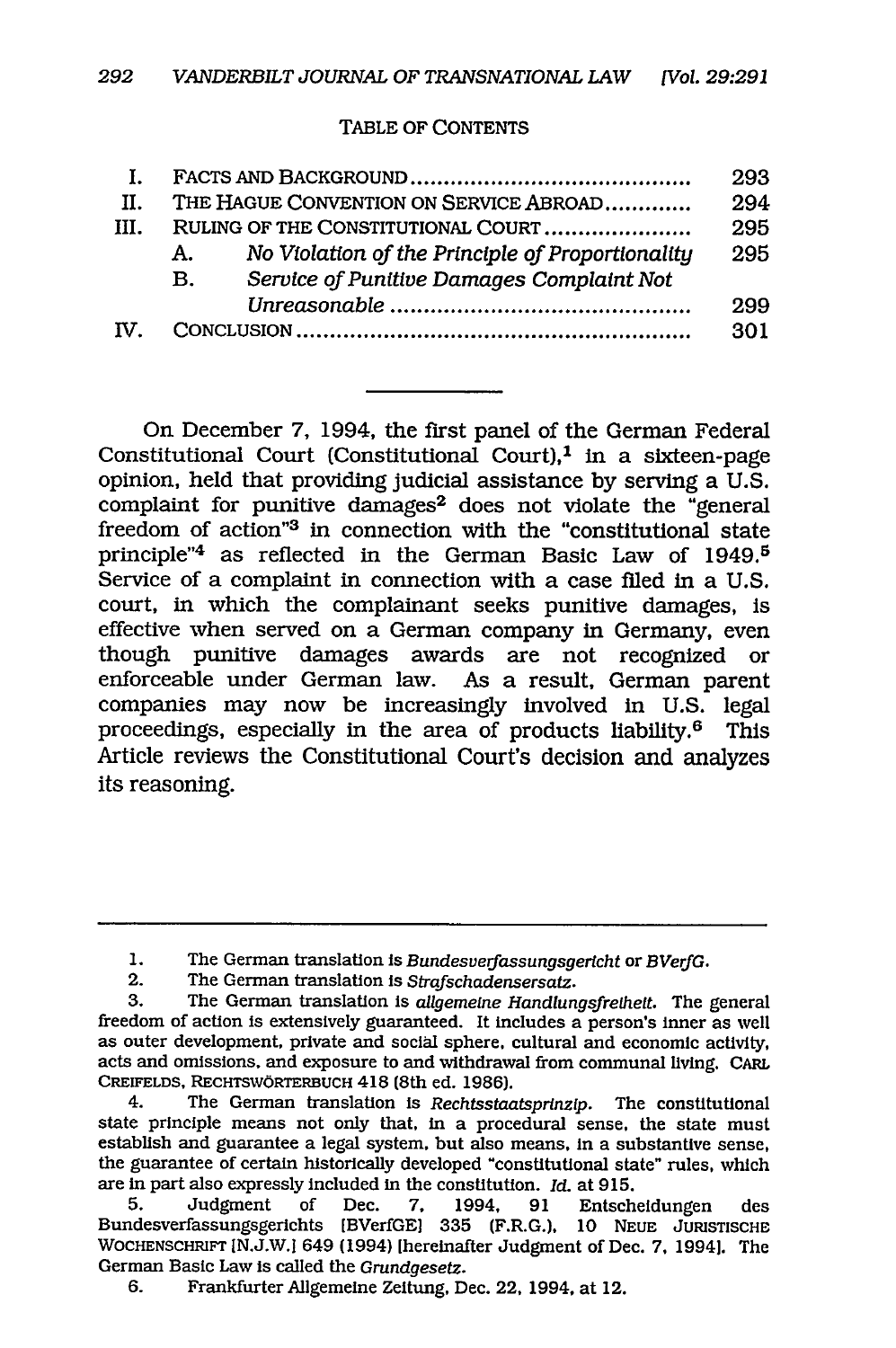#### I. FACTS AND BACKGROUND

The U.S. subsidiary of the appellant, a German limited liability company7 domiciled in Berlin, entered into a distribution agreement for pharmaceutical products with Medicinals, Inc. (Traditional). When a dispute arose in relation to the distribution agreement, Traditional filed a complaint against the German appellant and its U.S. subsidiary in a Pennsylvania court. 8 The complaint contained a demand not only for actual damages in the amount of at least \$2,000,000, but also for punitive and exemplary damages in an unspecified amount.9

The U.S. subsidiary was served, but service of process on the German appellant in the United States failed. In response to this failure, the U.S. counsel for Traditional sent the complaint to the State Ministry of Justice in Berlin, 10 requesting service on the appellant pursuant to the Hague Convention on the Service Abroad of Judicial and Extrajudicial Documents in Civil or Commercial Matters (Hague Convention on Service Abroad or Convention).<sup>11</sup> The Berlin State Ministry of Justice granted the request for judicial assistance and directed the complaint to the<br>Berlin-Wedding, Local, Court<sup>12</sup>, for, further, handling.<sup>13</sup>, The Berlin-Wedding Local Court<sup>12</sup> for further handling.<sup>13</sup> appellant then filed a motion with the Berlin Higher Regional Court 14 to overrule the order of the Berlin State Ministry of Justice.<sup>15</sup> The Higher Regional Court denied this motion and the appellant then challenged the decision on constitutional grounds. <sup>16</sup>

*9. Id.*

- 13. Judgment of Dec. 7, 1994, *supra* note 5, 10 N.J.W. at 649.
- 14. The German translation is *Kammergericht.*
- 15. Judgment of Dec. *7,* 1994, *supra* note *5,* 10 N.J.W. at 649.

16. Judgment of July 5, 1994, 1 VA 4/94. Constitutional Court is called the *Verfassungsbeschwerde*.

<sup>7.</sup> The German translation is *Gesellschaft mit beschrdnkter Haftung* or *GmbH.*

**<sup>8.</sup>** Judgment of Dec. 7, 1994, *supra* note 5, 10 N.J.W. at 649.

**<sup>10.</sup>** The German translation is *Senatsverwaltung der Justlz.*

<sup>11.</sup> Hague Convention on Service Abroad, Nov. 15, 1965, art. 2, 20 U.S.T. 361, 362, 658 U.N.T.S. 163, 165. Art. 2(1) [hereinafter Hague Convention on Service Abroad]. Both the United States and Germany are contracting states of the Hague Convention on Service Abroad. If a contracting state receives documents for service from another member state, a designated central authority must bring about the service of the documents to the intended recipient. *Id.* art. 2. In Germany, this central authority is usually the State Ministry of Justice *(LandesJustfzminsterlum)* and it either serves the document itself by mail, or requests the competent local court to do so.

<sup>12.</sup> The German translation is *Amtsgericht.*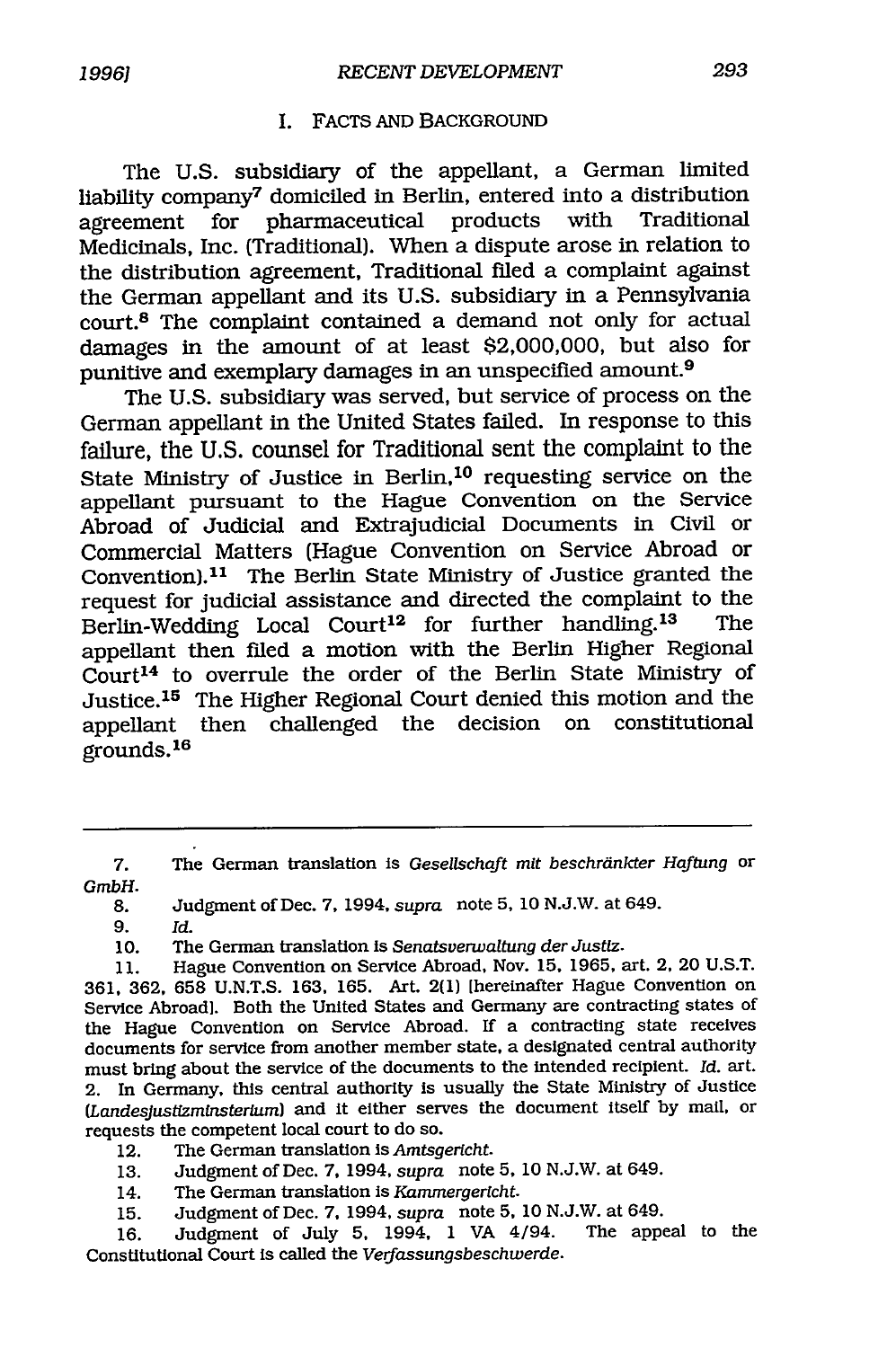The German Constitutional Court granted a provisional order 17 prohibiting. the Berlin State Ministry of Justice from providing or requesting judicial assistance until a decision on the merits was made. 18 The Constitutional Court stressed that it was important to clarify whether a state bound by the German Basic Law must decline to render judicial assistance for the service of a complaint if the domestic enforcement of a decision in the case might be incompatible with the constitutional state principle. <sup>19</sup> This led to concern that the Court, in its decision on the merits, might rule that punitive damages complaints could not be served in Germany.<sup>20</sup> In contrast, several higher regional courts,<sup>21</sup> as well as legal commentators,<sup>22</sup> have favored allowing the service of such complaints. They preferred to postpone the determination of whether U.S. punitive damages awards were compatible with German law until the recognition and enforcement proceeding.<sup>23</sup>

## II. THE HAGUE CONVENTION ON SERVICE ABROAD

A prerequisite for the application of the Hague Convention on Service Abroad is that the subject matter of the document to be served is civil or commercial.<sup>24</sup> Some German legal commentators argue that punitive damages complaints involve criminal matters. 25 Nevertheless, the Federal High Court of Justice26 has held that punitive damages are a special sort of damages between private persons, left up to an individual to assert and enforce, and usually only allocatable to the

- 18. Judgment of Aug. **3,** 1994, 91 BVerfGE 140, 50 N.J.W. 3281 (1994).
- 19. Id.

<sup>17.</sup> The German translation is *einstweilige Anordnung*.

<sup>20.</sup> *See, e.g..* Friedrich K. Juenger & Mathias Reiman, *Zustellung von Kiagen auf punitive damages nach dem Haager Zustellungsuiberelnkommen,* 50 N.J.W. 3274 (1994).

<sup>21.</sup> Judgment of May *9,* 1989, Oberlandesgericht [OLGI Milnchen, 48 N.J.W. 3102 (1989); Judgment of Mar. 21, 1991, OLG Frankfurt a.M., 5 RECHT DER INTERNATIONALEN WIRTscHAFT IR.I.W.] 417 (1991); Judgment of Feb. **19,** 1992, **OLG** Disseldorf, 48 N.J.W. 3110 (1992); Judgment of July **15.** 1992. OLG Mfinchen, 48 N.J.W. 3113 (1992).

<sup>22.</sup> HAIMO SCHACK, INTERNATIONALES ZIVLVERFAHRENSRECHT *1* **605** (1991); REINHOLD GEIMER, INTERNATIONALES ZIVILPROZE§RECHT **1** 605 (2d ed. 1993).

<sup>23.</sup> *See supra* notes 21 and 22.

<sup>24.</sup> Hague Convention on Service Abroad, *supra* note *11,* art. 1(a), 70 U.S.T. at 362, 658 U.N.T.S. at 165.

<sup>25.</sup> Hermann H. Hollmann, Auslandszustellung in US-amerikanischen Zivil*und Verwaltungssachen,* 11 R.I.W. 784, 786 (1982); Christoph Wblkl, *Das Haager Zusteilungsabkommen und die USA,* 7 R.I.W. 530, 533 (1985).

<sup>26.</sup> The German translation Is *Bundesgerlchtshof* or *BGH.*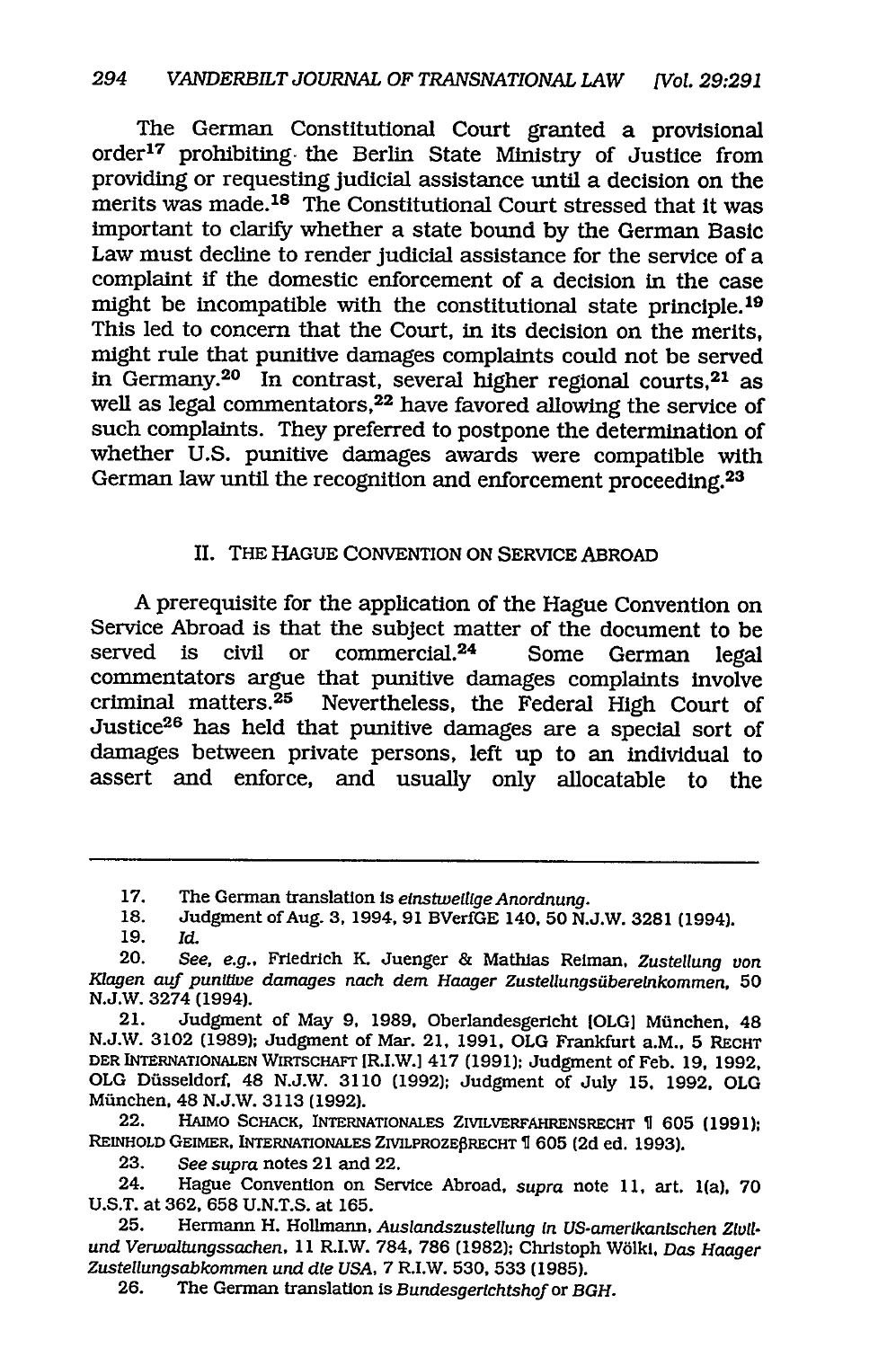individual.27 Other courts note that punitive damages are not a criminal penalty because the adjudged party is not considered to be a person with a criminal record nor is the award entered in the central register. <sup>28</sup>

A state party to the Hague Convention can decline to carry out the service of process of civil and commercial documents only if its sovereignty or security is threatened. 29 This reservation refers to the so-called international *ordre public*<sup>30</sup>—it was not intended to apply to the domestic *ordre public.* Thus, a request for service may not be declined because the law of the requested state either provides for the exclusive jurisdiction of its courts over the matter or does not provide for a corresponding<br>proceeding.<sup>31</sup> For example, the fact that the German Civil For example, the fact that the German Civil Procedure Code32 excludes the recognition of a foreign court decision if the issuing court lacks jurisdiction under German law does not excuse the German government from compliance with the Hague Convention. <sup>33</sup>

## III. RULING OF THE CONSTITUTIONAL COURT

## *A. No Violation of the Principle of Proportionality*

Since **U.S.** punitive damages complaints must be served in Germany under the Hague Convention on Service Abroad, judicial assistance can only be declined pursuant to a higher authoritative

<sup>27.</sup> Judgment of June *14,* 1992, 118 Entscheidungen des Bundesgerichtshofes in Zivilsachen [BGHZI 312 (F.R.G.), 48 N.J.W. 3096 (1992).

<sup>28.</sup> Judgment of May 9, 1989, OLG Mfinchen, 48 N.J.W. 3102 (1989). According to the Federal Central Register Code (Bundeszentralregistergesetz or BZRG), all criminal convictions must be entered in a central register located in Berlin. *See* BZRG § 4 (F.R.G.).

<sup>29.</sup> Hague Convention on Service Abroad, *supra* note **11,** art. **13,** 20 U.S.T. at 364, 658 U.N.T.S. at 171.

**<sup>30.</sup>** *See* CHRISTA PFEIL-KAMMERER, DEUTSCH-AMERIKANISCHE RECHTS-HILFEVERKEHR IN ZIVILSACHEN 62 (1987). Under the principle of *ordre publc,* or the "saving clause," the application of a foreign law is excluded if this would be contrary to *bonos mores* or to the purpose of a German statute. CREIFELDS, *supra* note **3,** at 591.

<sup>31.</sup> Hague Convention on Service Abroad, *supra* note 11, art. **13,** 20 U.S.T. at 364, 658 U.N.T.S. at 171.

**<sup>32.</sup>** The German translation is *Zivilprozefordnung* or *ZPO.*

<sup>33.</sup> ZIVILPROZEBORDNUNG [ZPO] § 328(1) (F.R.G.), translated in SIMON GOREN, THE CODE OF CIVIL PROCEDURE RULES OF THE FEDERAL REPUBLIC OF GERMANY 84 (1990).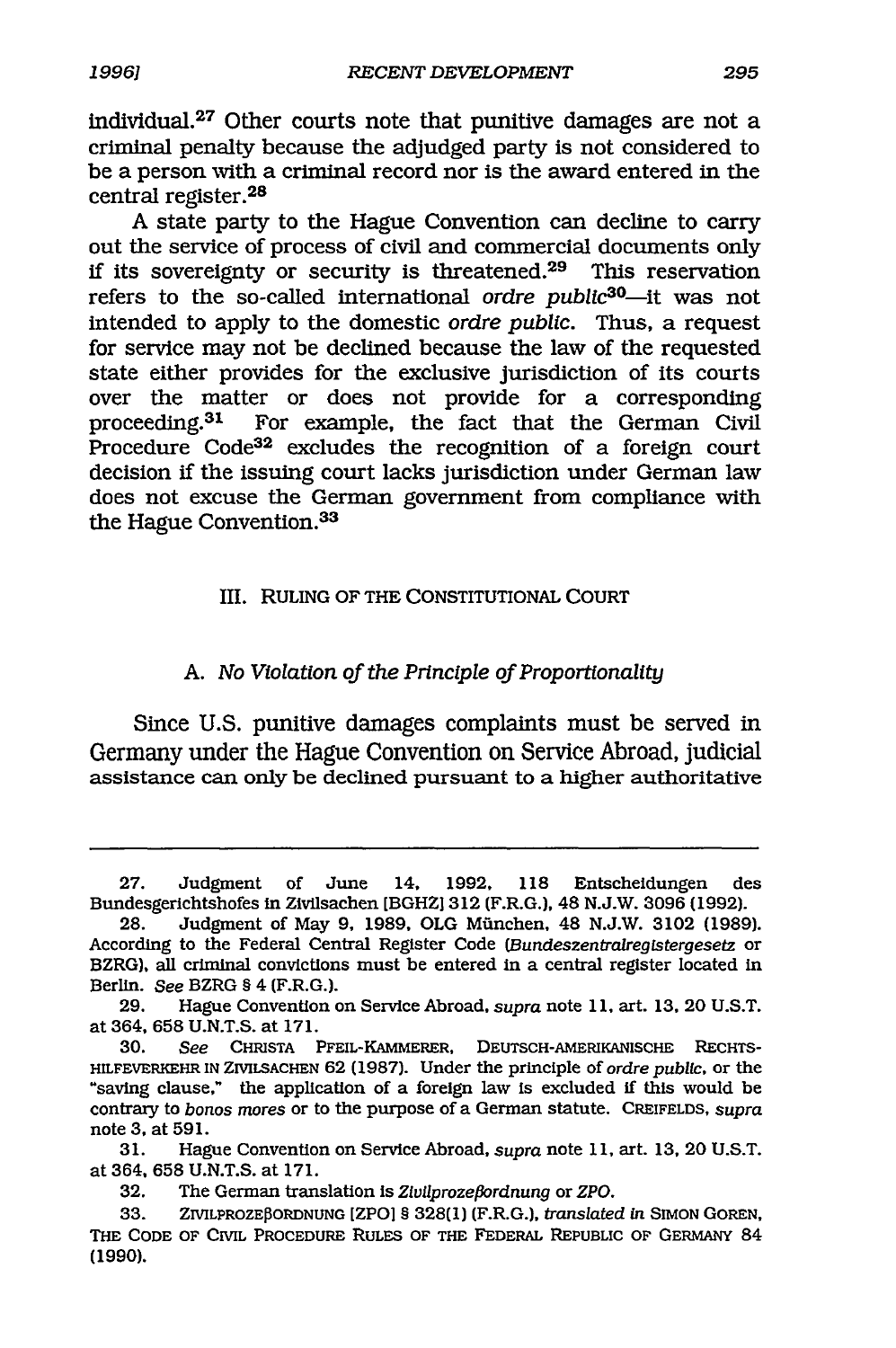source of law, such as the German Basic Law.<sup>34</sup> A "general freedom of action" is guaranteed under Article 2.1 of the Basic Law, which says: "Each person has the right to the free development of his or her personality, to the extent he or she does not injure the rights of others and does not violate the constitutional order or *bonos mores."3 <sup>5</sup>*

This general freedom of action may not be restricted by legislators who might prefer to use a broad interpretation of "the constitutional order," thereby stripping Article 2.1 of any meaning.<sup>36</sup> Federal and state laws, police ordinances, and all other rules of law that meet the procedural and substantive requirements of the constitution are considered part of the constitutional order. $37$  In other words, any rule of law, including the Hague Convention on Service Abroad, could limit Article 2.1 if it is properly enacted and does not contradict a constitutional provision, especially the "constitutional state principle" found in Article 20.1, which says: "The Federal Republic of Germany is a democratic and social federal state."38

Nevertheless, in order to ensure that Article 2.1 retains its meaning, the grounds for each restriction of an Article 2.1 right are reviewed for their justification, and particularly for their compliance with the principle of proportionality.<sup>39</sup>

The Constitutional Court found that the constitutional requirements for an invasion of rights under Article 2.1 were met.40 According to the Court, service of process is an act of state sovereignty that advances a foreign court proceeding.<sup>41</sup> Although the recipient is neither forced to undertake a certain act nor prohibited from certain conduct, the Court noted that the recipient must be subjected to the foreign proceeding when the recipient might suffer legal disadvantages that could have been defrayed by active participation in the proceeding.<sup>42</sup> In addition, the Court stated that the recipient is subject to the risk that a judgment might be enforced against property located abroad, where a German public authority cannot offer protection.<sup>43</sup>

The Constitutional Court, however, ruled that any invasion of rights under Article 2.1 was considered justified and that, in any

<sup>34.</sup> Judgment of Dec. **7,** 1994, *supra* note 5, 10 N.J.W. at 649.

<sup>35.</sup> GRUNDGESETZ **[GGI** art. 2.1 (F.R.G.).

<sup>36.</sup> Judgment of Oct. **9,** 1968, 24 BVerfGE 235 (F.R.G.).

<sup>37.</sup> Judgment of May 23, 1980, 54 BVerfGE 143 (F.R.G.).

<sup>38.</sup> **GRUNDGESETZ** [GG] art. 20.1 (F.R.G.).

<sup>39.</sup> The principle of proportionality is derived from the constitutional state principle. Judgment of May 3, 1966. 20 BVerfGE 45 (F.R.G.).

<sup>40.</sup> Judgment of Dec. **7.** 1994, *supra* note 5, 10 N.J.W. at 649.

<sup>41.</sup> *Id.*

<sup>42.</sup> *Id.*

<sup>43.</sup> *Id.*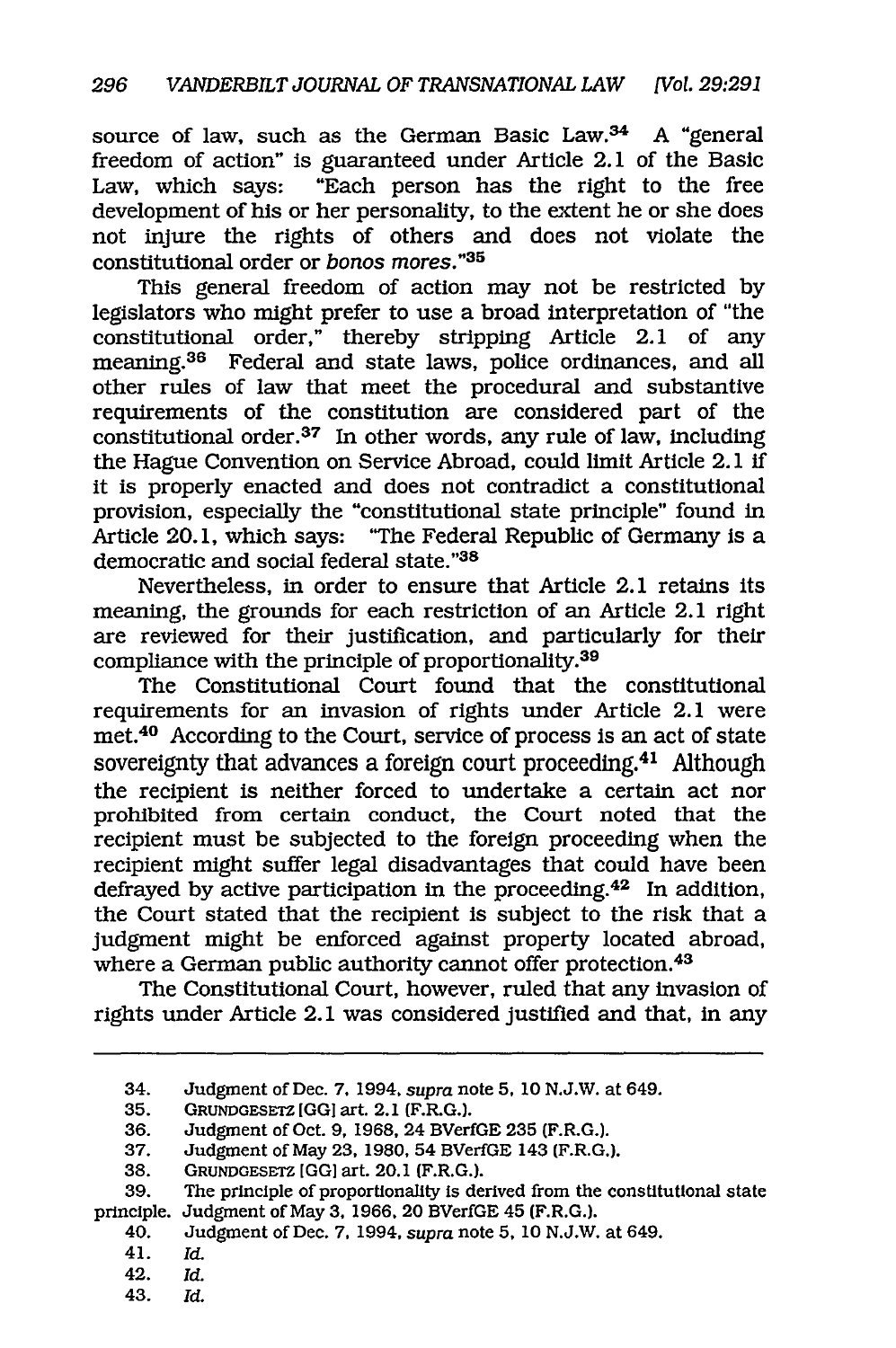event, the state has no duty to further protect those rights.<sup>44</sup> The Constitutional Court noted that the legal basis for the service is the Hague Convention on Service Abroad, the constitutionality of which is sound. $45$  The preamble of the Hague Convention states that foreign service of judicial and extrajudicial documents is to be made in a timely fashion, and that judicial assistance is to be improved between the contracting states so that the technical course of service is simplified and accelerated.<sup>46</sup> The Constitutional Court decided that this preamble advances important matters of public interest, which justify an invasion of the general freedom of action.<sup>47</sup>

The Constitutional Court also held that the Hague Convention on Service Abroad does not violate the principle of proportionality because service may not be denied due to the incompatibility of the prayer for relief with the domestic *ordre* public-service may be denied only if the requested state believes that service may threaten its sovereignty or security.<sup>48</sup> This limitation of the power to review is justified by the goals of the Hague Convention.<sup>49</sup> The Constitutional Court reasoned that if the fundamental rights of the domestic legal order are a criterion for service, international judicial assistance would be significantly hindered.<sup>50</sup> Such review would lead to long delays in service, require countries to apply their domestic legal concepts abroad, and would run counter to the goal of allowing a foreign plaintiff to conduct a proceeding against a German defendant abroad. These risks are particularly serious because the outcome of the proceeding is completely open at the time of service. In addition, the Constitutional Court pointed out that the Hague Convention on Service Abroad decisively improves the legal positions of parties domiciled in Germany because, under the Convention, such parties cannot be subjected to a civil proceeding abroad of which they have no knowledge.<sup>51</sup>

The Constitutional Court noted that contracting states of the Hague Convention on Service Abroad were expected to remove the possibility that domestic service might be made on foreigners

48. *Id.*

51. *Id.*

<sup>44.</sup> *Id.*

<sup>45.</sup> *Id.*

<sup>46.</sup> Hague Convention on Service Abroad, *supra* note 11, pmbl., 20 U.S.T. at 362, 658 U.N.T.S. 165.

<sup>47.</sup> Judgment of Dec. 7, 1994. *supra* note 5. 10 N.J.W. at 649.

<sup>49.</sup> Hague Convention on Service Abroad, *supra* note 11, pmbl., 20 U.S.T. at 362, 658 U.N.T.S. 165.

<sup>50.</sup> Judgment of December 7, 1994. at 649.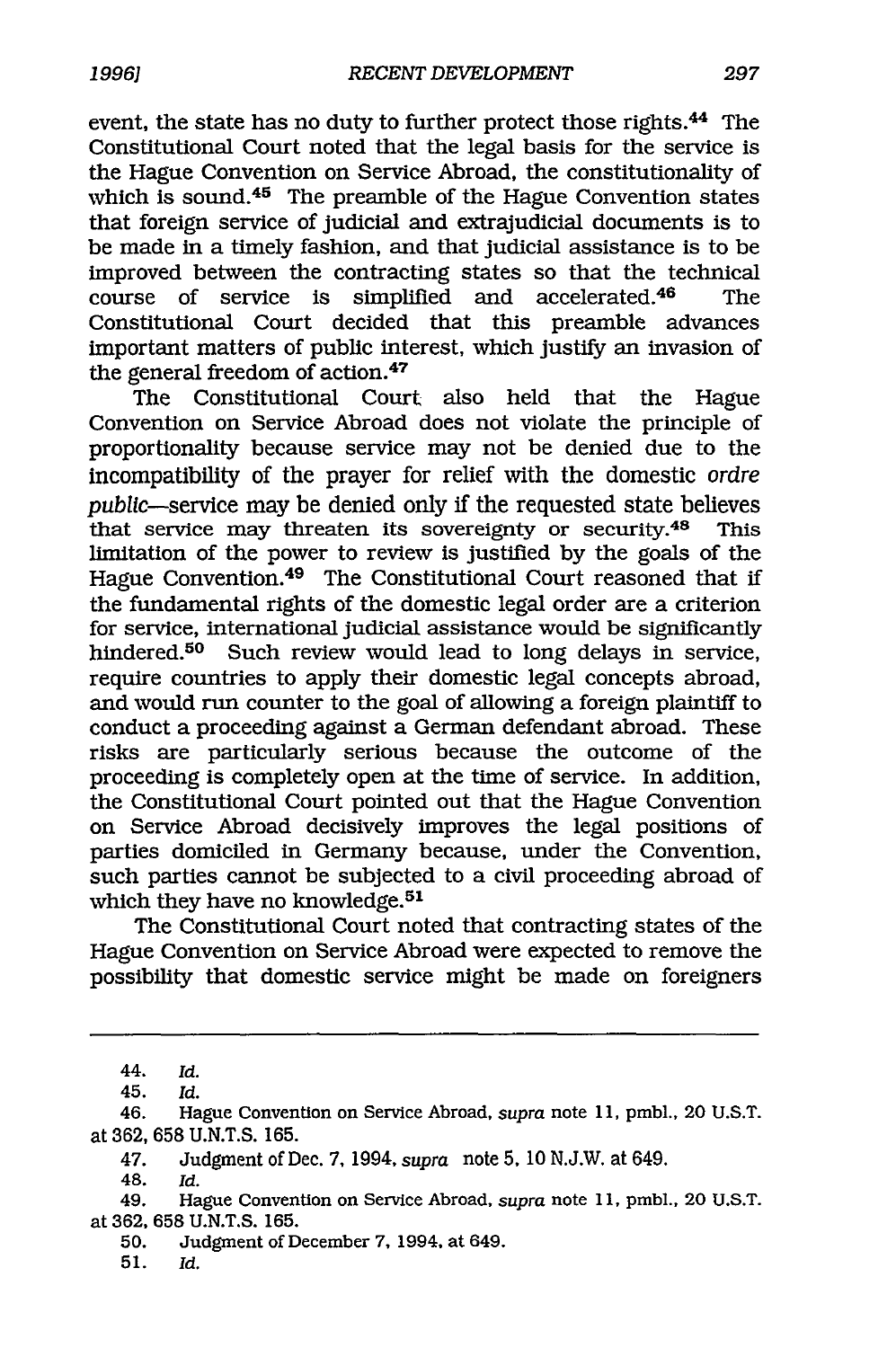under their domestic laws still in effect, including service by publication *(e.g.,* an advertisement in a designated newspaper) and other forms of service not foreseen by the Convention *(e.g.,* sending a complaint by registered mail, which is permissible under U.S. law).<sup>52</sup> In the past, Germany was unable to prevent U.S. courts from treating such service as effective, resulting in judgments entered against German parties so served.<sup>53</sup> The Court also noted that service under the Hague Convention on Service Abroad provides better assurance that a German party can effectively defend itself against a complaint.<sup>54</sup> Furthermore, service must be in a form that the law of the requested state prescribes for the service of documents on persons in its area of sovereignty.<sup>55</sup> For example, in Germany the document must be drafted in or translated into the German language.<sup>56</sup>

The Constitutional Court further observed that Articles 15 and 16 of the Hague Convention on Service Abroad are meant to improve the legal position of the domestic party in a foreign proceeding.<sup>57</sup> Articles 15 and 16 are particularly important if the foreign law does not link the effectiveness of the service to the actual receipt of the document, but rather to other circumstances, such as mailing the document to the central authority for the purpose of service.58 Under Article 15 of the Convention, if the commencement of a court proceeding requires a summons pursuant to the Convention for the purpose of service abroad, and if the defendant has not appeared in the proceeding, then the judge must stay the proceeding until (1) the judge determines that the document is in the proper form, or (2) that either the defendant has been handed the document or it has been delivered to the defendant's home pursuant to the procedure set forth in the Convention.<sup>59</sup> Both options are mechanisms that enable the defendant to make a timely defense. Under Article 16, if the commencement of a court proceeding requires a summons pursuant to the Convention for the purpose of service abroad, and if judgment was entered upon the defendant's failure to appear, then the judge may reinstate the previous status with respect to the period for filing an appeal.<sup>60</sup> This rule only applies, however,

**55.** Hague Convention on Service Abroad, *supra* note **11,** art. 5(a), 20 U.S.T. at 362, 658 U.N.T.S. 167.

56. ZPO § 208 (F.R.G.), *translated in GOREN, supra* note 33, at 52.

57. Judgment of Dec. 7, 1994, *supra* note *5,* 10 N.J.W. at 650.

**58.** *Id.*

59. Hague Convention on Service Abroad, *supra* note **11.** art. 15(a), (b), 20 U.S.T. at 364, 658 U.N.T.S. 173.

60. Id. art. 16.

<sup>52.</sup> *Id.* at 649-50.

<sup>53.</sup> Id. at 650.

<sup>54.</sup> *Id.*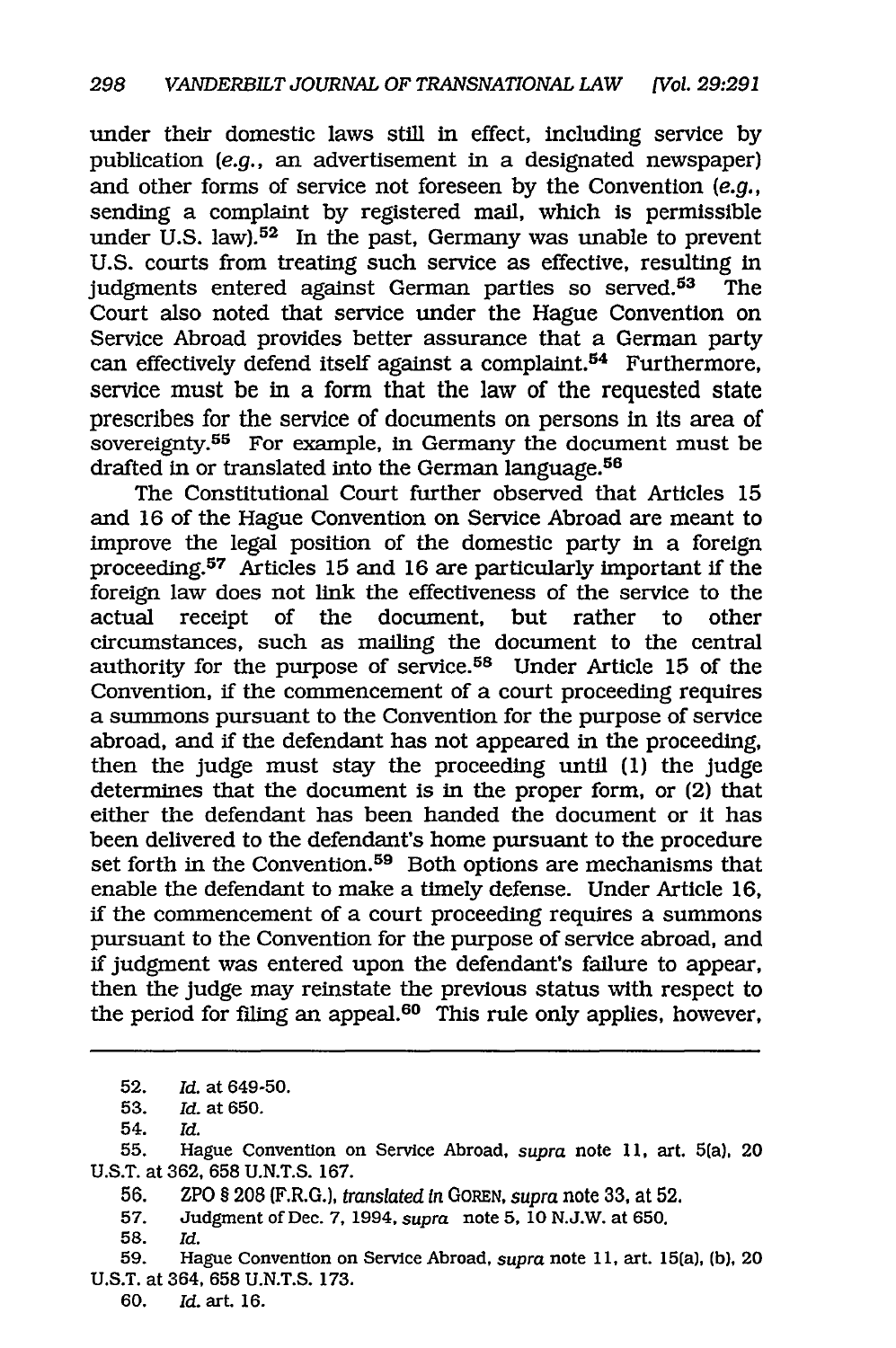when (1) the defendant was not at fault for failing to secure timely notice either of the document, in order to defend the suit, or the judgment, in order to appeal against it, and (2) the defendant's defense had merit.<sup>61</sup>

Finally, the Constitutional Court observed that, while Article 15 of the Hague Convention on Service Abroad leaves open the possibility that a legal dispute could be decided without certification of the service, such a decision will not occur unless (1) documents were transmitted according to a procedure set forth in the Convention, (2) a specified time limit-at least six months-has passed since the posting of the document that the judge deems reasonable under the circumstances of the case, and (3) that, although unsuccessful, all reasonably expected steps to obtain the certification were taken by the competent authorities of the requested state.<sup>62</sup>

### *B. Service of Punitive Damages Complaint Not Unreasonable*

The Constitutional Court also addressed the appellant's arguments that the Berlin Higher Regional Court did not discuss whether punitive damages violate the principle of proportionality and the state monopoly on punishment, and whether German public authorities may refuse to support participation in a court proceeding that has the declared goal of issuing a judgment that will violate the constitutional state principle.<sup>63</sup> The Court stated that those issues did not require basic clarification and ruled that service of an otherwise valid complaint that also asserts punitive or exemplary damages under U.S. law is, in any event, not unreasonable.<sup>64</sup>

The Court found that punitive damages under U.S. law are alien to the German civil sanctions law.<sup>65</sup> The Court discussed the purposes that are served by recognizing punitive damages: punishment and deterrence.66 Punishing reckless conduct is thought to dissuade acts of revenge by the victims by providing a legal means of retribution. In addition, punitive damages are considered necessary to deter defendants from future socially

*64. Id.*

<sup>61.</sup> *Id.*

<sup>62.</sup> *Id.* art. 15(a), (b), (c); Judgment of Dec. *7,* 1994, *supra* note 5, 10 N.J.W. at 650.

<sup>63.</sup> Judgment of Dec. **7.** 1994, *supra* note **5,** 10 N.J.W. at 650.

<sup>65.</sup> Under U.S. law, punitive damages are granted if the defendant both fulfills general elements of a rule of liability and is guilty of intentional, malicious. or reckless conduct. *Id.*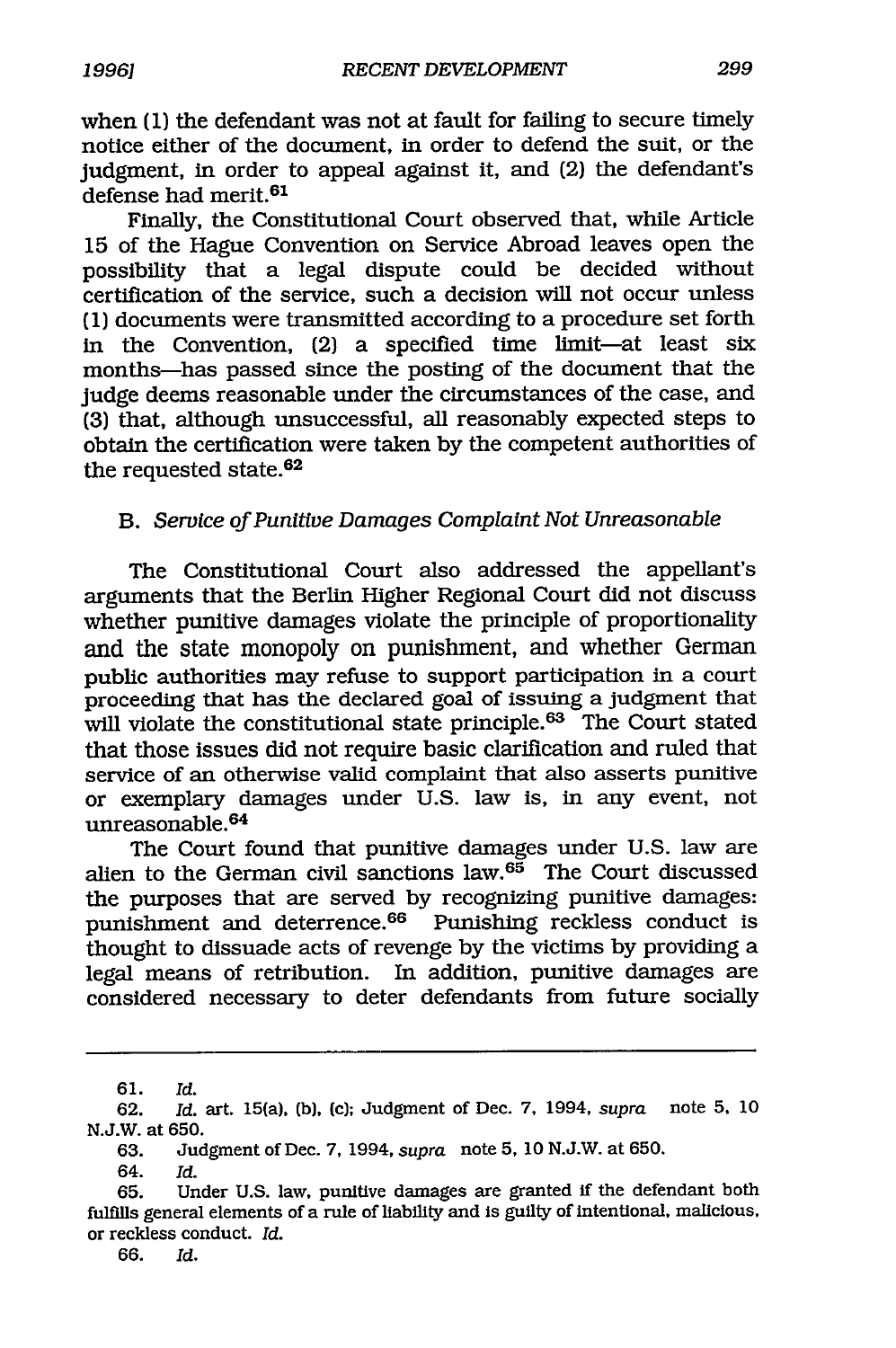damaging behavior, at least to the extent that the duty to offset the actual damages does not sufficiently ensure the control of behavior. Another rationale for awarding punitive damages is that the injured parties should be rewarded for bringing the defendant to justice, which rests upon their own initiation. In addition, the victim should obtain a supplement for damages considered insufficient. The lack of social security coverage of the injured party can, *inter alia,* have a negative impact as well. Furthermore, a defendant's refusal to settle may suggest that the injured party deserves additional compensation. Finally, since U.S. law governing costs of litigation provides for the reimbursement of the prevailing party's legal costs only in exceptional cases, these costs are often covered by awarding punitive damages.

The Constitutional Court stated that an open question remains on the issue of whether, from a constitutional law point of view, it should follow the Federal High Court of Justice's opinion<sup>67</sup> that punitive damages dealing with a sanction fall under the punishment monopoly of the state.<sup>68</sup> The Court pointed out that the Federal High Court of Justice recognizes that punitive damages partially serve goals that are compatible with the legal order of Germany.<sup>69</sup> In particular, the Court stressed that, consistent with German remedies law, nonpecuniary damages can be compensated with punitive damages, and that the compensation for litigation costs likewise does not violate the German *ordre public.70*

The Constitutional Court held that unrenounceable principles of the free constitutional state are not infringed by the possibility of imposing punitive damages.<sup>71</sup> At most, the service of process poses a threat to the financial interests of the defendant-it becomes a party to litigation, and whether it actually will also be ordered to pay punitive damages cannot be seen until the conclusion of the proceeding and the delivery of the judgment.72 Inclusion in a foreign proceeding via the service of process is all the more reasonably expected, noted the Court, because it can

- 69. *Id.*
- 70. *Id.*
- 71. *Id.*
- 72. *Id.*

<sup>67.</sup> Judgment of June *4,* 1992, 118 BGHZ 312, 340, 344 (F.R.G.). In 1992, the Federal High Court of Justice postulated that a partial recognition of punitive damages could come into consideration "to the extent" punitive damages are meant to compensate for nonpecuniary damages or economic disadvantages not specifically covered or difficult to prove, or to remove profits derived from the tortious conduct. *Id.* For this, however, the first state Judgment must contain fixed points of reference for such differentiation.

<sup>68.</sup> Judgment of Dec. 7, 1994, *supra* note 5, 10 N.J.W. at 650.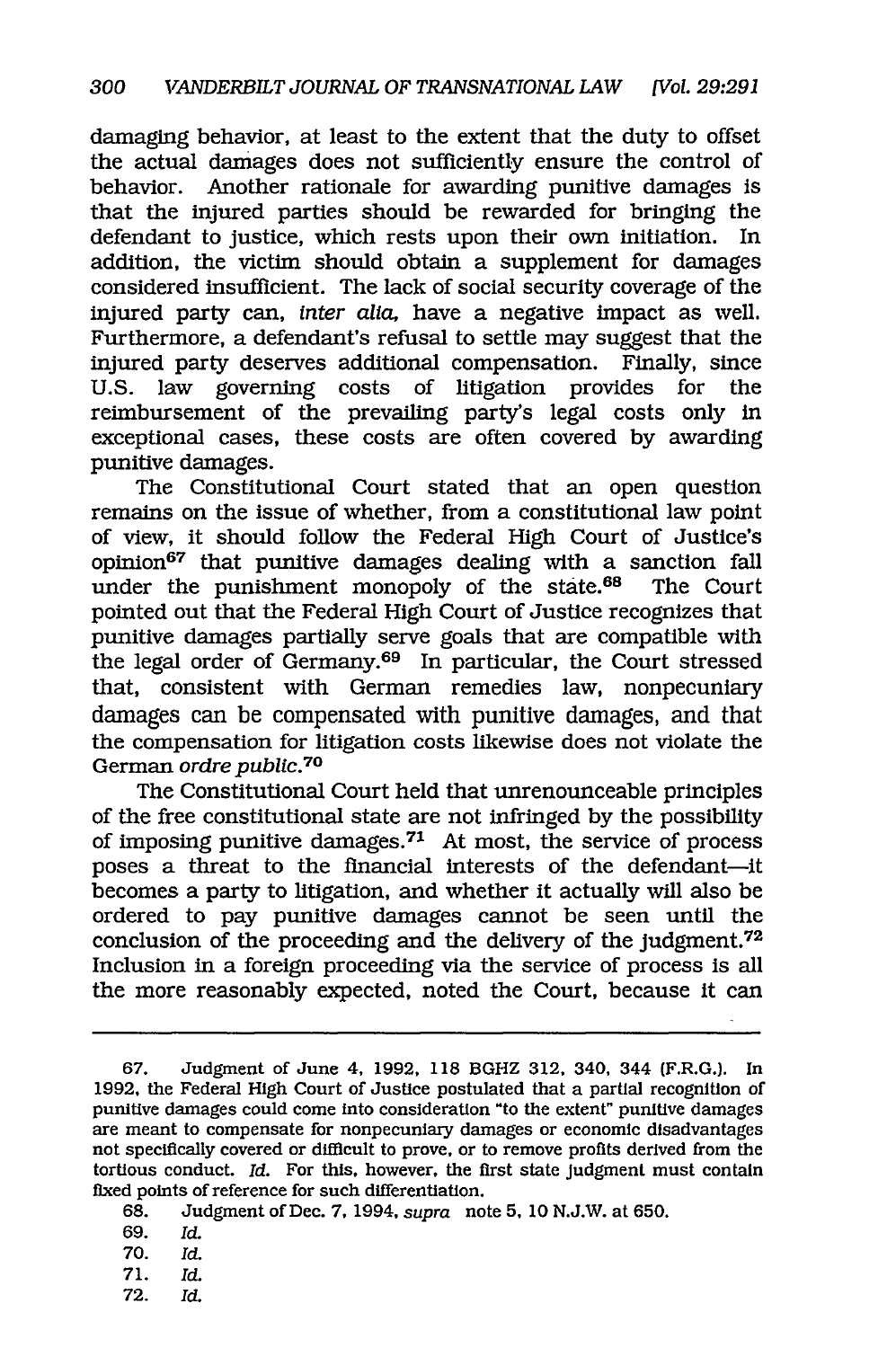prevent a foreign creditor from attaching the defendant's domestic property under the prerequisites of Section 328 (1) of the German Civil Procedure Code. <sup>73</sup>

The Constitutional Court noted that, if Germany refuses to carry out the service, an improvement in the legal position of the German defendant cannot be ensured.<sup>74</sup> The domestic defendant would not be protected from being pulled into the proceeding by the U.S. plaintiff, because the foreign proceeding can also be carried out, without proof of the service of process, according to the measures of Article 15.2 of the Hague Convention on Service Abroad.<sup>75</sup> Moreover, under U.S. law, service to a U.S. subsidiary of a German parent company is made simultaneously and effectively against the latter. $76$  In addition, the Hague Convention on Service Abroad does not exclude the possibility of judicial assistance to serve a complaint in Germany for only assistance to serve a complaint in Germany compensatory damages and, if the German defendant engages an attorney in the United States to defend against this suit, the Convention does not exclude the possibility of effectively serving an amended complaint for punitive damages.<sup>77</sup>

### IV. CONCLUSION

Court decisions involving punitive damages are always certain to generate controversy in Germany. The Constitutional Court has conclusively ruled that providing judicial assistance under the Hague Convention on Service Abroad by serving a complaint for punitive damages under U.S. law does not violate the principle of proportionality and is not unreasonable. 78 While this ruling has somewhat settled the controversy on the issue of service; it should not be confused with the issue of recognition and enforcement. Service of a U.S. punitive damages complaint does not mean that a subsequent judgment will be recognized and enforced by a German court. On the contrary, recognition and enforcement is unlikely if the punitive damages award appears

78. Judgment of Dec. 7, 1994, *supra* note 5, 10 N.J.W. at 651.

<sup>73.</sup> *Id.*

<sup>74.</sup> *Id.*

<sup>75.</sup> Id. at 651.

<sup>76.</sup> *Id. See* Volkswagenwerk Aktiengesellschaft v. Schlunk, 486 U.S. 694 (1988) (holding that service of process to a U.S. subsidiary of a foreign corporation In the United States is governed by U.S. law and gives proper notice to the foreign corporation).

<sup>77.</sup> *Cf.* Judgment of Mar. 21, 1991, OLG Frankfurt a.M., 5 R.I.W. 417, 418 (1991); Judgment of Feb. 19, 1992, OLG Disseldorf, 45 N.J.W. 3110, 3112 (1992).